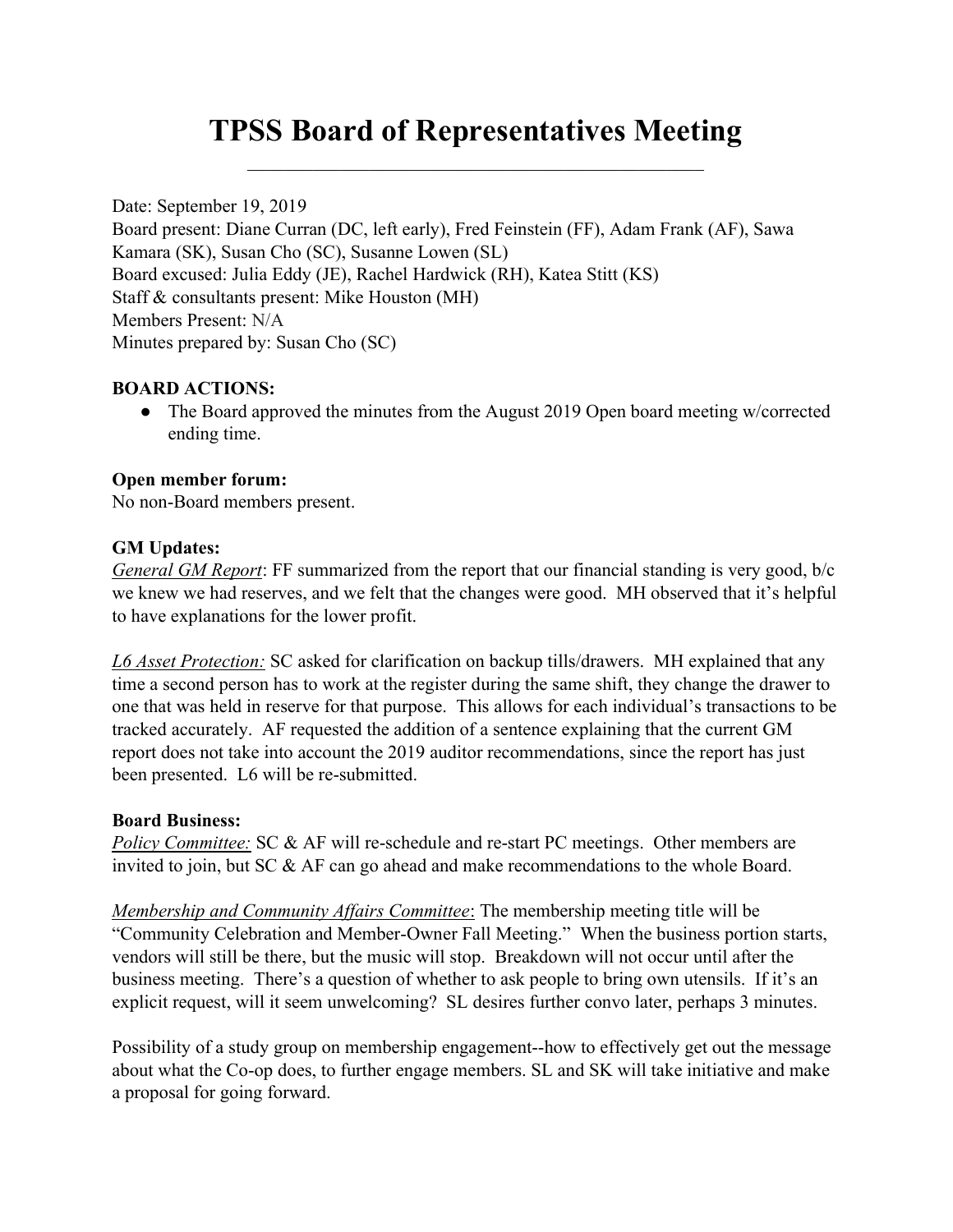Elections Committee: FF to approve SL's proposed copy of election brochure to send to membership. We need to reach out to potential candidates.

# Next Board Meeting: Thursday, November 21.

Meeting adjourned at 7:30pm.

### Committee Assignments:

Policy Committee – Susan Cho (chair), Adam Frank.

Nominations/Elections – Susanne Lowen (chair), Diane Curran.

Personnel – Diane Curran (chair), Rachel Hardwick, Katea Stitt.

Membership Committee – Fred Feinstein (chair), Diane Curran, Sawa Kamara.

Finance and Audit Committee – Adam Frank (chair), Diane Curran, Susan Cho.

Junction Committee – Fred Feinstein (co-chair), Rachel Hardwick (co-chair), Sawa Kamara, Katea Stitt.

Expansion Committee – Adam Frank, Susanne Lowen, Susan Cho.

Policy Governance Reflection Committee - Fred Feinstein, Adam Frank, Susanne Lowen, Mary Rooker (former board member).

Board Development Committee – Diane Curran (chair), Adam Frank.

Future of Food Committee – Susanne Lowen, Susan Cho.

# Dec Jan | Feb | Mar | Apr | May | Jun | Jul | Aug | Sep | Oct | Nov Cho  $\vert * \vert * \vert * \vert * \vert * \vert * \vert * \vert * \vert \vert_{\text{Ex}} \vert * \vert * \vert * \vert * \vert$ Curran |\*  $|Ex|$  \* |\* |\* |\* |\* |\* |\* |\* Eddy \* \* \* \* \* \* \* Ex Ex Ex Feinstein \* \* \* \* \* \* \* \* Ex \* Frank \* Ex \* Ex \* Ex Ex \* \* \* Hardwick  $| * | * | * | * | \text{Ex } | * | * | * | \text{Ex } | \text{Ex } | \text{Ex }$

Kamara \* \* \* Ex \* \* \* Ex \* \* Lowen  $| * | * | * | \text{Ex } | * | * | * | \text{Ex } | * | *$ Stitt  $*$  Ex  $*$  Ex  $*$  Ex  $*$   $*$  Ex Ex

# Term 2018-2019 Meeting Attendance:

(ex=excused)

#### Board Terms:

| <b>Board Representative</b> | Term:                      | Term Ends: |
|-----------------------------|----------------------------|------------|
| Cho                         | 3 years                    | 2019       |
| Curran                      | 3 years                    | 2020       |
| Eddy                        | 3 years                    | 2021       |
| Feinstein                   | 3 years                    | 2019       |
| Frank                       | 3 years (consecutive term) | 2020       |